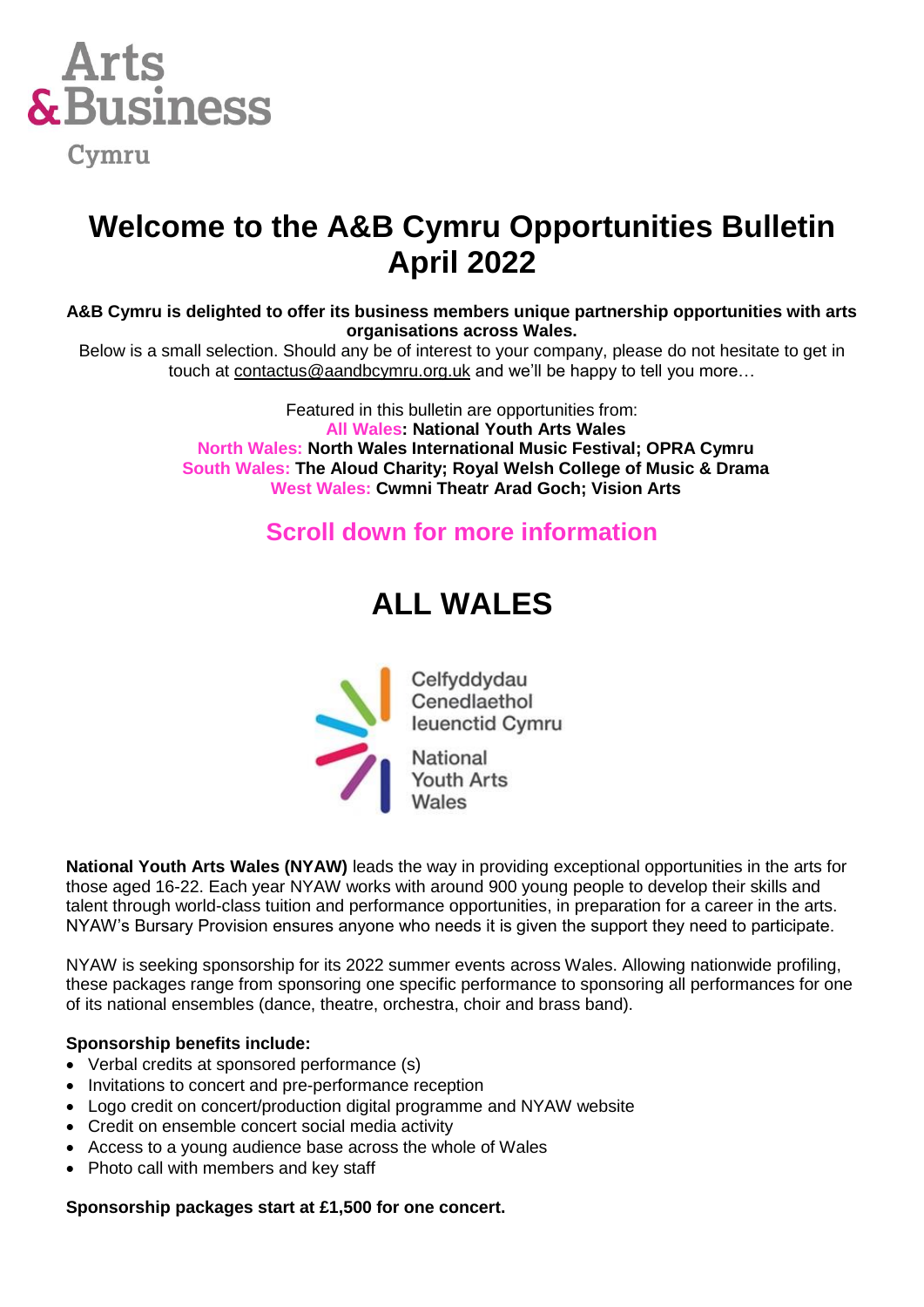# **NORTH WALES**



NORTH WALES INTERNATIONAL RYNGWLADOL MUSIC FESTIVAL GOGLEDD CYMRU

**GŴYL GERDD** 

### nwimf.com

**North Wales International Music Festival (NWIMF),** held annually in September in St Asaph, is regarded as a cultural highlight of North Wales. It is mainly a festival of classical music but also features genres such as jazz and folk, as well as performances combining music with other art forms. 2022 marks the festival's 50<sup>th</sup> year. Running from 17 September – 1 October, it will include a busy programme of concerts at St Asaph Cathedral, a community tour and educational outreach projects.

There are several options for sponsorship and packages can be tailored to specific requirements.

### **Sponsorship benefits include**:

- Significant opportunities for PR/marketing
- Premium tickets for sponsored event with complementary programmes
- Access to a private area for pre-concert and interval receptions
- Display of promotional material in the cathedral for sponsored event
- Choice of venues for the Community Tour with LMN Cymru musicians
- Full page colour A4 advert in the 50th anniversary souvenir programme
- Joint working on the Festival Gold Bunting art project
- Inclusion in all Press Releases in newspapers and online
- Logo and acknowledgement of sponsorship on the website and in the programme
- Sponsorship enables an application to A&B Cymru's CultureStep for additional funding to extend the benefits and reach of the partnership.

### **Sponsorship range from £500 - £3,000 + VAT and are tailored to specific business need**



**OPRA Cymru** is the world's only Welsh-language opera company. Founded in 2008, its activity includes performances and workshops in school and community venues across Wales and the commissioning of new work by Welsh composers.

**Cyfrinach y Brenin (The King's Secret)** by young composer Mared Emlyn, is an exciting new performance piece: the first ever comic opera written in Welsh and specifically targeted at children and family audiences. The performance carries a contemporary moral message about self-acceptance, tolerance for others and mental well-being. Thirteen performances will be staged across Wales – in schools, village halls and arts venues in September 2022. A total audience of around 2,500 is expected.

OPRA Cymru is seeking a Wales-wide principal sponsor, as well as local sponsors.

### **Sponsorship benefits include:**

- Extensive business promotion across Welsh-language media;
- Brand promotion: logo on related publicity (posters, flyers, website), advertising page in programme;
- Tickets to selected performances;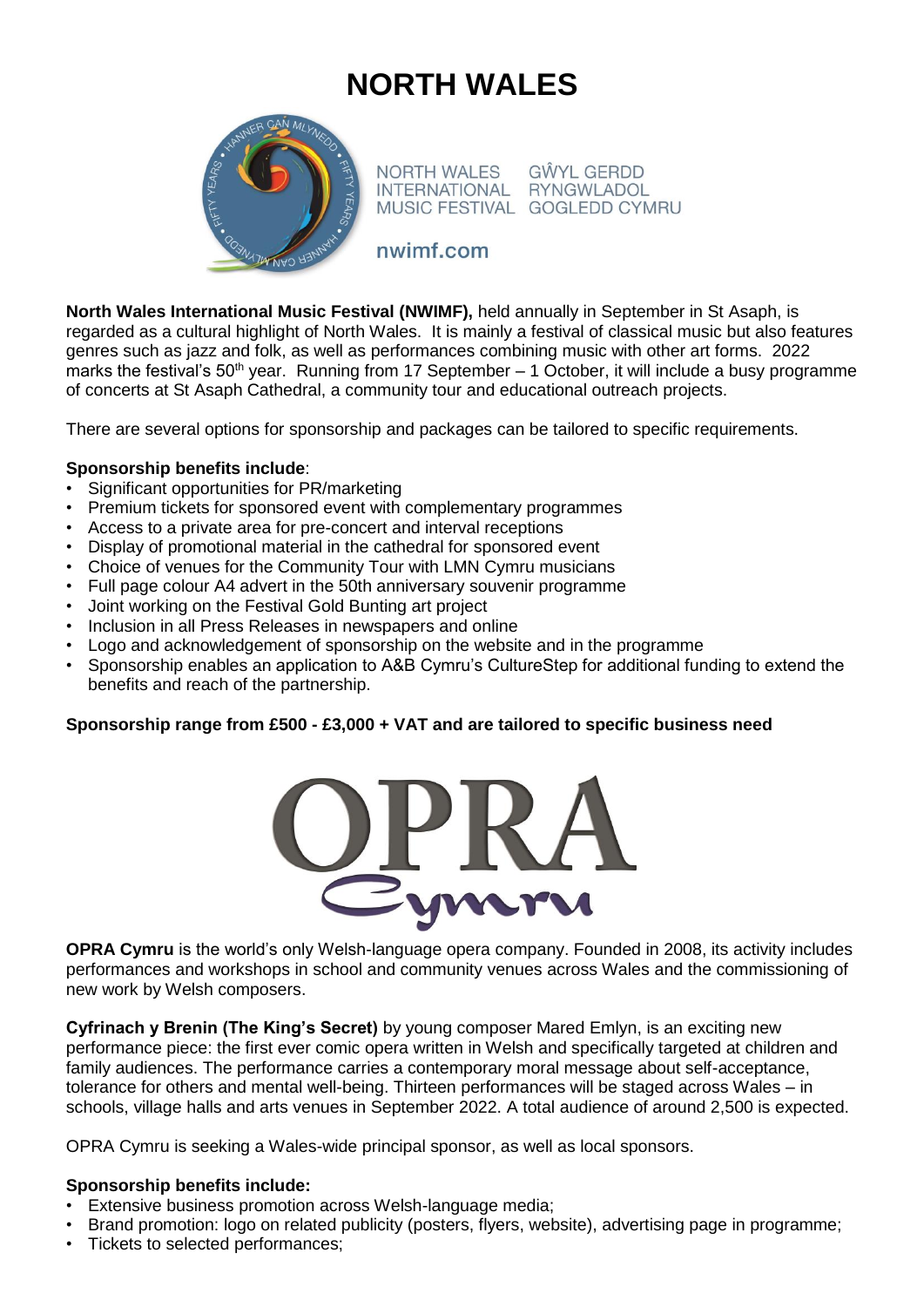- Hospitality for business sponsor at choice of one of two performances (North and South Wales) opportunity to meet the cast and musicians;
- Association with promotion of performance arts to young people in primary schools through workshop scheme;
- Acknowledgement of role sponsoring individual cast members. Longer term brand association with future work of OPRA Cymru;
- Merchandising potential to mark unique historical event eg in schools, to audience members;
- Association with proactive support for mental health and well-being intitiatives;
- Association with unique arts venture in Wales delivering opera to a fully professional standard in local communities.

### **Sponsorship packages start at £500 + VAT and are tailored to specific business needs.**

## **SOUTH WALES**



**The Aloud Charity** changes the lives of young people across Wales, providing unique opportunities which build the confidence and skills needed to fulfil their potential.

Its core activities include Only Boys Aloud: a choir of 240 boys in 12 regions of Wales; the Only Kids Aloud Chorus, a pan-Wales choir of 100 girls and boys aged 8-11 years old; The OBA Academi, a residential course offering 32 of the most committed OBA members an opportunity to achieve their potential; Aloud in the Classroom, sessions in primary schools and The Aloud Girls' Choir – a pilot choral project working with young women in South Wales.

**The Aloud Charity is inviting A&B Cymru's business members to join its Celebratory Gala Dinner, held at Royal Welsh College of Music Drama on Thursday 15th December 2022.** This special event will mark the 10<sup>th</sup> Anniversary of The Aloud Charity with a full evening of performances and feasting.

### **Benefits include:**

- Private Table for ten people with a 3-Course Dinner, including Table Wine and Coffees
- Drinks Reception
- Dazzling performances from Aloud Choirs
- Brilliant Networking and Hospitality Opportunities
- Logo credit in printed materials and on relevant website / social media content

### **The package is £1,600 + VAT**



**The Royal Welsh College of Music & Drama (RWCMD)** provides specialist practical and performancebased training, enabling students to enter and influence the world of music, theatre and related professions.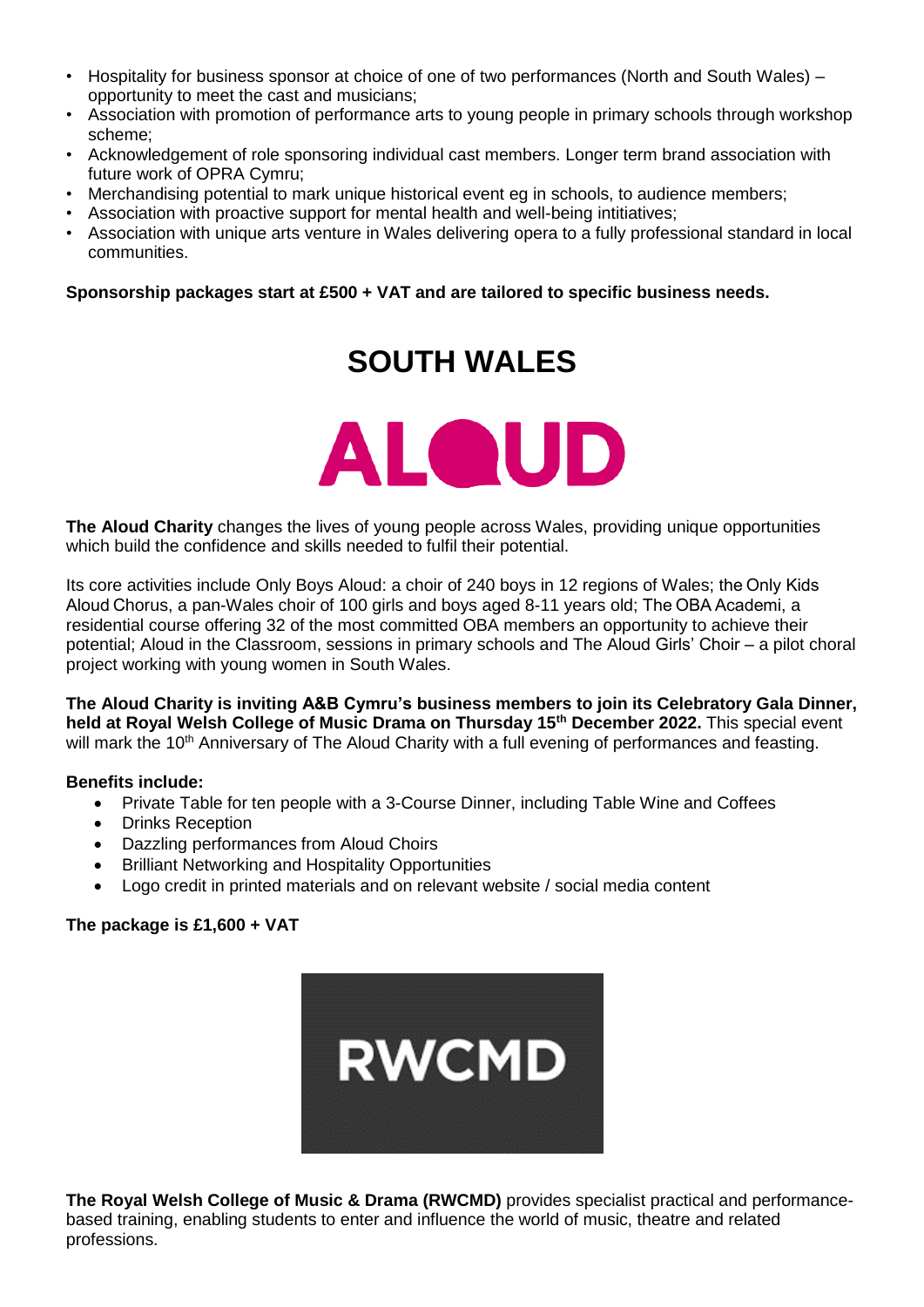Following the delivery of a range of highly successful business partnerships, RWCMD is looking for a business sponsor for its upcoming summer Jazz tour - Blue Summer.

Supporting a RWCMD jazz initiative would align your company's brand to one of the most exciting areas of the College's creative programme. RWCMD's jazz offering has built up an enthusiastic and loyal following from audiences across Cardiff and further afield. Its free Friday night jazz event, AmserJazzTime is a highly popular occasion that attracts large audiences, both in person and online.

The tour will consist of performances in the following venues:

- 22 June Theatr Clwyd, Mold
- 24 June Aberystwyth Arts Centre
- 25 June Galeri, Caernarfon

#### **Sponsorship benefits include:**

- Credit in the Blue Summer tour flyer and on social media promotion
- Verbal acknowledgment of support during performances
- Up to 10 complementary tickets for each performance
- The College will apply for investment through A&B Cymru's CultureStep programme to fund an additional project at RWCMD, which would be aligned with your company's support.
- Accreditation on the RWCMD 'What's On' brochure and website Thank You page for one year

### **The sponsorship package is £3,000 +VAT**

### **WEST WALES**



**Cwmni Theatr Arad Goch**, established in 1989, specialises in contemporary and challenging theatre for young audiences. It creates small and medium scale productions, performing in theatres and art centres, community venues and festivals as well as in schools and colleges. It works bilingually in Welsh and English in Wales, with occasional use of other languages.

**AGOR DRYSAU-OPENING DOORS** - Wales International Festival of Performing Arts for Young People is a biennial event that will next take place in March 2024. It will be an international celebration of the performing arts in minority, lesser-used and endangered languages. Up to 4,500 people are expected to engage in activities, 75% of whom will be local children and young people.

Sponsoring this festival would give a business an opportunity to support an international event, and promote the company's services to people (especially young people) across Wales and further afield

### **Sponsorship benefits include:**

- Logo prominently displayed at the festival and on the programme, leaflets and website,
- Company publicity material can be displayed at the conference desk
- The possibility of displaying company's banner near the stage during the performances
- Arad Goch will offer free tickets for staff to a selected performance
- Company will be linked with a successful international Festival
- Company will be seen to be supporting a local event

#### **Sponsorship packages range from £5K - £10K + VAT and are tailored to specific business needs**